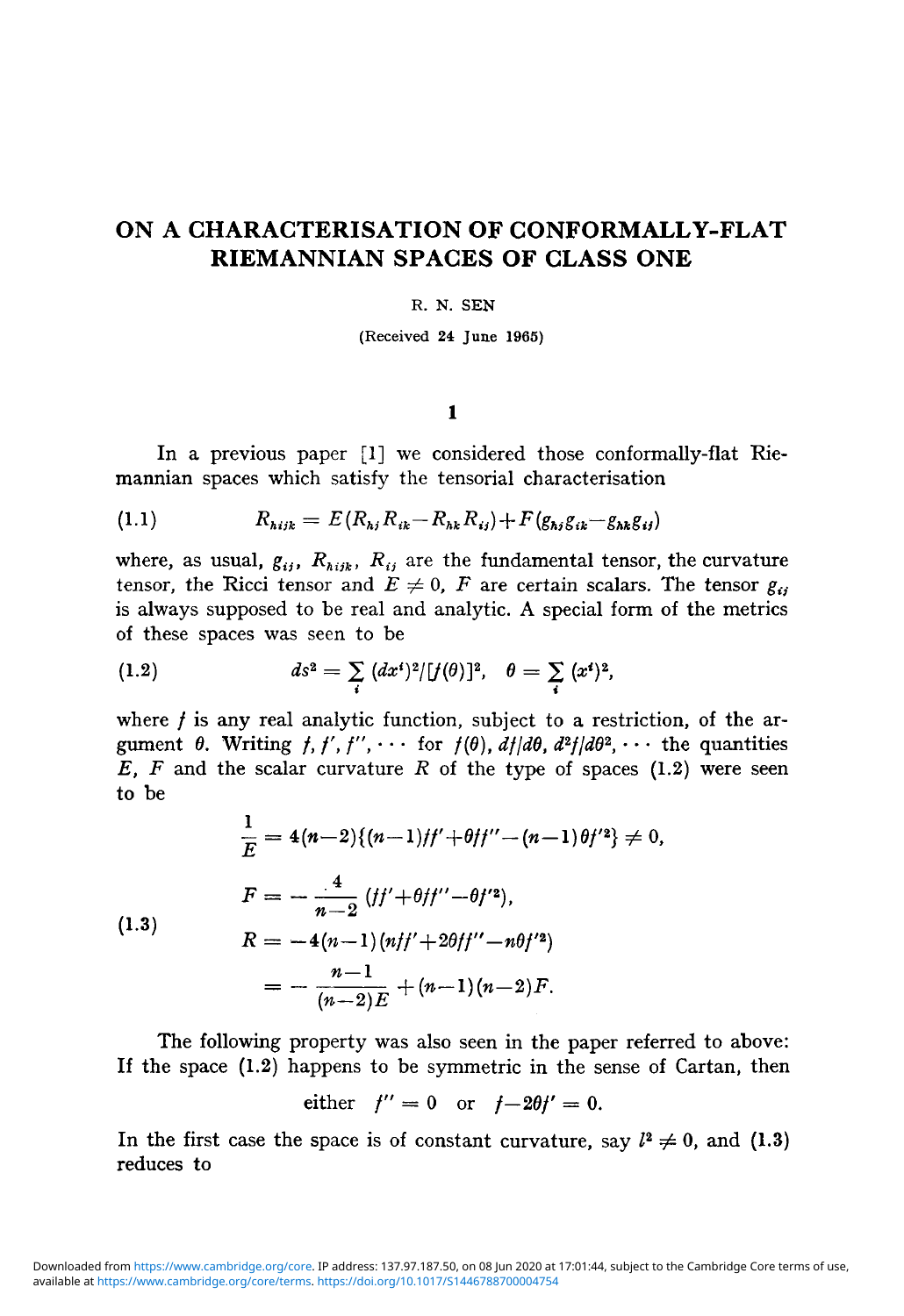$$
E=-\frac{n}{(n-2)R},\quad F=\frac{R}{n(n-1)(n-2)},\quad R=-n(n-1)l^2.
$$

In the second case  $f = k\theta^{\frac{1}{2}}$ , where *k* is a non-zero constant, and so (1.2) reduces to

(1.4) 
$$
ds^2 = \sum_i (dx^i)^2 / k^2 \theta, \quad k = \text{constant} \neq 0, \quad \theta = \sum_i (x^i)^2,
$$

and (1.3) reduces to

$$
E=-\frac{n-1}{(n-2)R},\quad F=0,\quad R=-\frac{(n-1)(n-2)}{k^2}.
$$

In what has been stated above and in what follows we have supposed, for the sake of definiteness, that the flat space is Euclidean and that the dimension *n* of the spaces is greater than 3.

The space  $(1.4)$  was studied by J. Levine  $[2]$  from the point of view of parallel vectors in conformally-flat Riemannian spaces. He took into consideration the other canonical form of the metric of the space as a product space as given by Y. Wong [3], namely

(1.5) 
$$
ds^{2} = (dx^{1})^{2} + \sum_{\alpha} (dx^{\alpha})^{2} / \left[ 1 + \frac{k^{2}}{4} \sum_{\alpha} (x^{\alpha})^{2} \right]^{2}, \quad (\alpha = 2, \dots, n),
$$

and showed that the space  $(1.5)$ , or its equivalent  $(1.4)$ , is of class one. By 'an  $n$ -dimensional Riemannian space  $V_n$  of class one' we mean here a  $V_n$  which can be embedded in a Euclidean space  $E_{n+1}$  of  $n+1$  dimension.

Later L. L. Verbickii [4] studied the geometry of conformally-flat Riemannian spaces of class one. He showed that such a space, other than a space of constant curvature, is characterised by the property that all its principal normal curvatures, say *p,* except one, say *p,* are equal to one another. For the space (1.4),  $\rho = -k$  and  $\bar{\rho} = 0$ .

In this paper we have established a necessary and sufficient condition for a conformally-flat Riemannian space to be of class one, from which it is seen that the spaces (1.2) form a special type of such spaces. The general type is also obtained. It must however be understood clearly that this work is entirely local and by 'space' we mean an  $n$ -cell.

### $\mathbf 2$

In order then to establish the proposed condition stated above, we first consider the general conformally-flat Riemannian space which satisfies the equations (1.1). To find such a space we proceed as we have done in the previous paper [1], referred to in § 1, by taking the fundamental tensor of

 $\left\lceil 2 \right\rceil$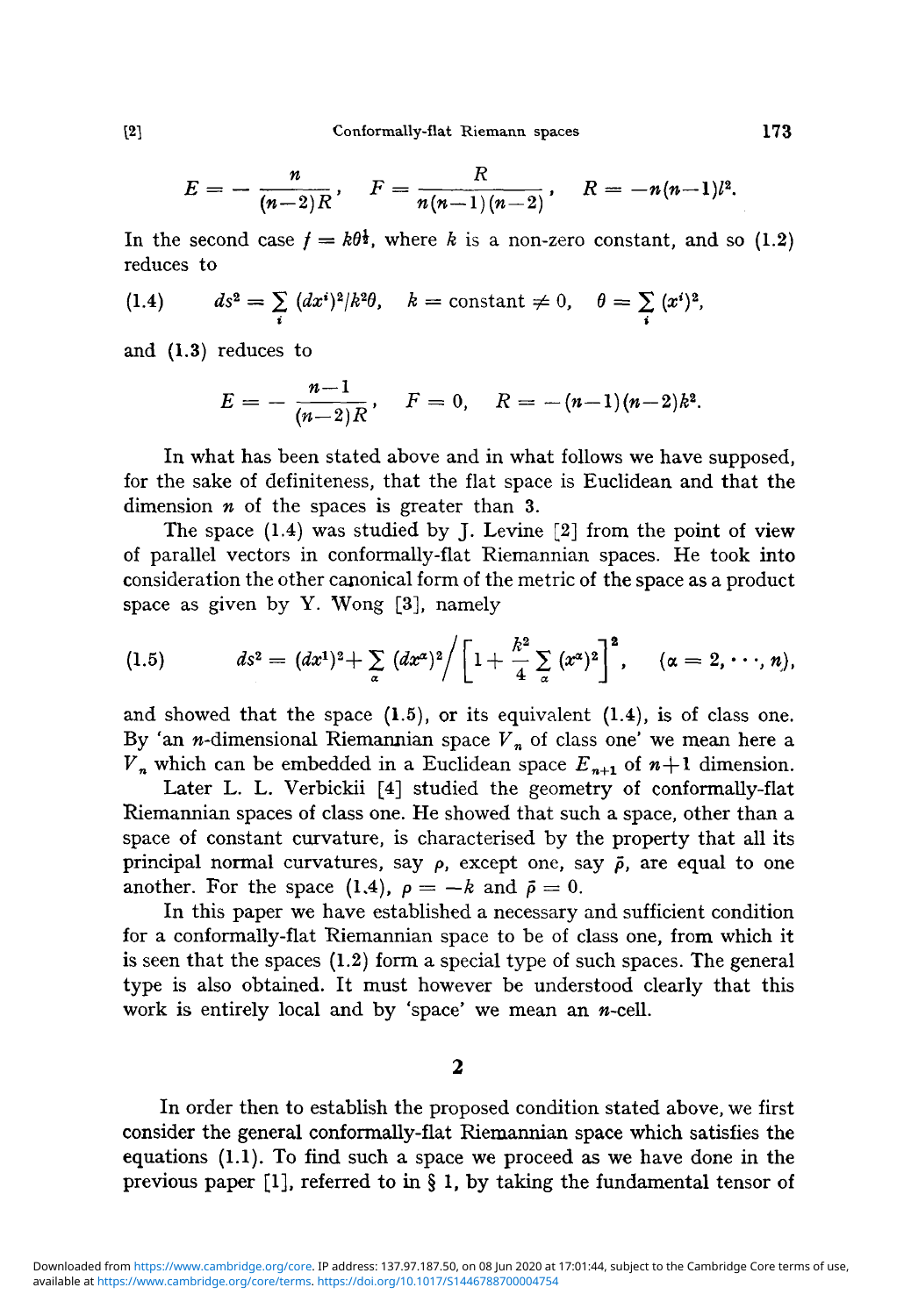**174** R. N. Sen [3]

a conformally-flat Riemannian space in the form  $g_{ii} = 1/\phi^2$ ,  $g_{ij} = 0$ ,  $(i \neq j)$ , and looking for the general form of  $\phi$  for which the equations (1.1) would be satisfied. It would then be seen by the straightforward method as adopted in the previous paper that the desired general space would be given by

(2.1) 
$$
ds^{2} = \sum_{i} (dx^{i})^{2} / [f(U)]^{2}, \text{ where } U = \sum_{i} (X^{i})^{2} + c, \text{ and}
$$

$$
X^{i} \equiv ax^{i} + b^{i}, \text{ with } a \neq 0, b^{i}, c \text{ constants.}
$$

Evidently the special case (1.2) arises when  $a = 1$ ,  $b^i = c = 0$ . Writing  $f' = df/dU$  etc., the equations (1.3) are now replaced by

$$
1/E = 4a^2(n-2)\{(n-1)/j' + (U-c)/j'' - (n-1)(U-c)/j'^2 \neq 0,
$$
  
(2.2) 
$$
F = -\frac{4a^2}{n-2} \{j' + (U-c)/j'' - (U-c)/j'^2\},
$$

$$
R = -4a^2(n-1)\{n f' + 2(U-c)/j'' - n(U-c)/j'^2\}.
$$

Now put

(2.3) 
$$
\rho^2 = 4a^2f'\{f - (U-c)f'\},
$$

$$
\rho\bar{\rho} = 4a^2\{ff' + (U-c)f'' - (U-c)f'^2\}.
$$

The scalar curvature R of the space  $(2.1)$ , as given by  $(2.2)$ , can be written as

$$
R = -4a^2(n-1)[(n-2)f'(f-(U-c)f') + 2\{f' + (U-c)f'' - (U-c)f'^2\}]
$$

So, by (2.3), we get

(2.4) 
$$
R = -(n-1)\{(n-2)\rho^2 + 2\rho\bar{\rho}\}.
$$

In the same way it is seen that the scalars *F, F,* as defined by (2.2), can be expressed in terms of  $\rho^2$  and  $\rho\bar{\rho}$  as

(2.5) 
$$
1/E = (n-2)\{(n-2)\rho^2 + \rho\bar{\rho}\}, \quad F = -\rho\bar{\rho}/(n-2).
$$

Accordingly, the equations (1.1) can be written as

$$
(2.6) \tR_{\text{A}ijk} = \frac{R_{\text{A}i}R_{ik} - R_{\text{A}k}R_{ij}}{(n-2)\{(n-2)\rho^2 + \rho\bar{\rho}\}} - \frac{\rho\bar{\rho}}{n-2}\left(g_{\text{A}i}g_{ik} - g_{\text{A}k}g_{ij}\right).
$$

## 3

We now prove that the space  $(2.1)$ , which satisfies the equations  $(1.1)$ , where  $E$ ,  $F$  are given by  $(2.2)$ , is of class one. We shall do this in a straightforward manner by obtaining for the space the Gauss-Codazzi equations.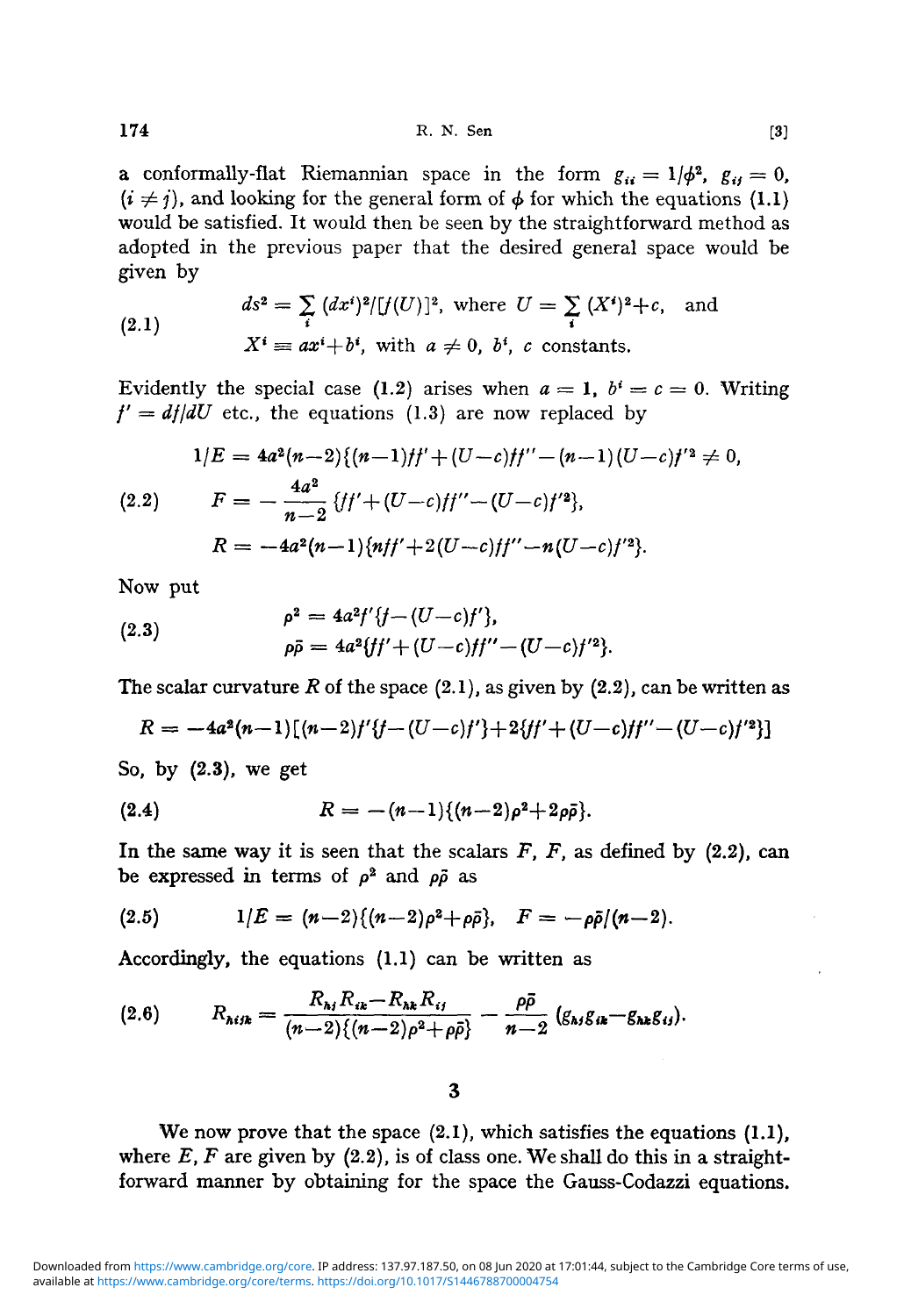For this purpose define a tensor  $\Omega_{ij}$  in the space as <sup>1</sup>

(3.1) 
$$
\Omega_{ij} = -\frac{1}{n-2} \left[ \frac{R_{ij}}{\rho} + \bar{\rho} g_{ij} \right].
$$

Then

$$
\Omega_{hj}\Omega_{ik} - \Omega_{hk}\Omega_{ij} = \frac{1}{(n-2)^2} \left[ \frac{1}{\rho^2} \left( R_{hj} R_{ik} - R_{hk} R_{ij} \right) + \bar{\rho}^2 \left( g_{hj} g_{ik} - g_{hk} g_{ij} \right) + \frac{\bar{\rho}}{\rho} \left( R_{hj} g_{ik} + R_{ik} g_{hl} - R_{hk} g_{ij} - R_{ij} g_{hk} \right) \right].
$$

Since the space (2.1) is conformally-flat, its conformal tensor vanishes. So

$$
R_{hj}g_{ik} + R_{ik}g_{hj} - R_{hk}g_{ij} - R_{ij}g_{hk} = -(n-2)R_{hijk} + \frac{R}{n-1} (g_{hj}g_{ik} - g_{hk}g_{ij})
$$
  
= 
$$
- \left[ \frac{R_{hj}R_{ik} - R_{hk}R_{ij}}{(n-2)\rho^2 + \rho\bar{\rho}} + \{(n-2)\rho^2 + \rho\bar{\rho}\} (g_{hj}g_{ik} - g_{hk}g_{ij}) \right],
$$
by (2.4) and (2.6).

Therefore

$$
\Omega_{hj} \Omega_{ik} - \Omega_{hk} \Omega_{ij} = \frac{1}{(n-2)^2 \rho^2} \left\{ 1 - \frac{\rho \bar{\rho}}{(n-2) \rho^2 + \rho \bar{\rho}} \right\} (R_{hj} R_{ik} - R_{hk} R_{ij})
$$
  
+ 
$$
\frac{\bar{\rho}^2}{(n-2)^2} \left[ 1 - \frac{1}{\rho \bar{\rho}} \left\{ (n-2) \rho^2 + \rho \bar{\rho} \right\} \right] (g_{hj} g_{ik} - g_{hk} g_{ij})
$$
  
= 
$$
\frac{R_{hj} R_{ik} - R_{hk} R_{ij}}{(n-2) \left\{ (n-2)^2 \rho^2 + \rho \bar{\rho} \right\}} - \frac{\rho \bar{\rho}}{n-2} (g_{hj} g_{ik} - g_{hk} g_{ij})
$$

which is the right-hand side of (2.6). Hence finally

$$
(3.2) \t\t R_{\lambda i j k} = \Omega_{\lambda j} \Omega_{i k} - \Omega_{\lambda k} \Omega_{i j}.
$$

This shows that there exists a tensor  $Q_{ij}$  in the space (2.1), defined by (3.1), which satisfies (3.2), where  $R_{high}$  is the curvature tensor of the space.

Again, suppose for the moment  $i \neq j \neq k$ . Then we obtain for the space (2.1) the following expressions:

$$
R_{ij} = -4a^2(n-2)\frac{f''}{f}X^iX^j,
$$
\n(3.3)  
\n
$$
R_{ii} = -\frac{4a^2}{f}\bigg[(n-1)f' + \{(n-2)(X^i)^2 + (U-c)\}'' - (n-1)(U-c)\frac{f'^2}{f}\bigg].
$$

Taking covariant derivatives we get

1  **Suggested from Verbicku's paper, loc. cit.**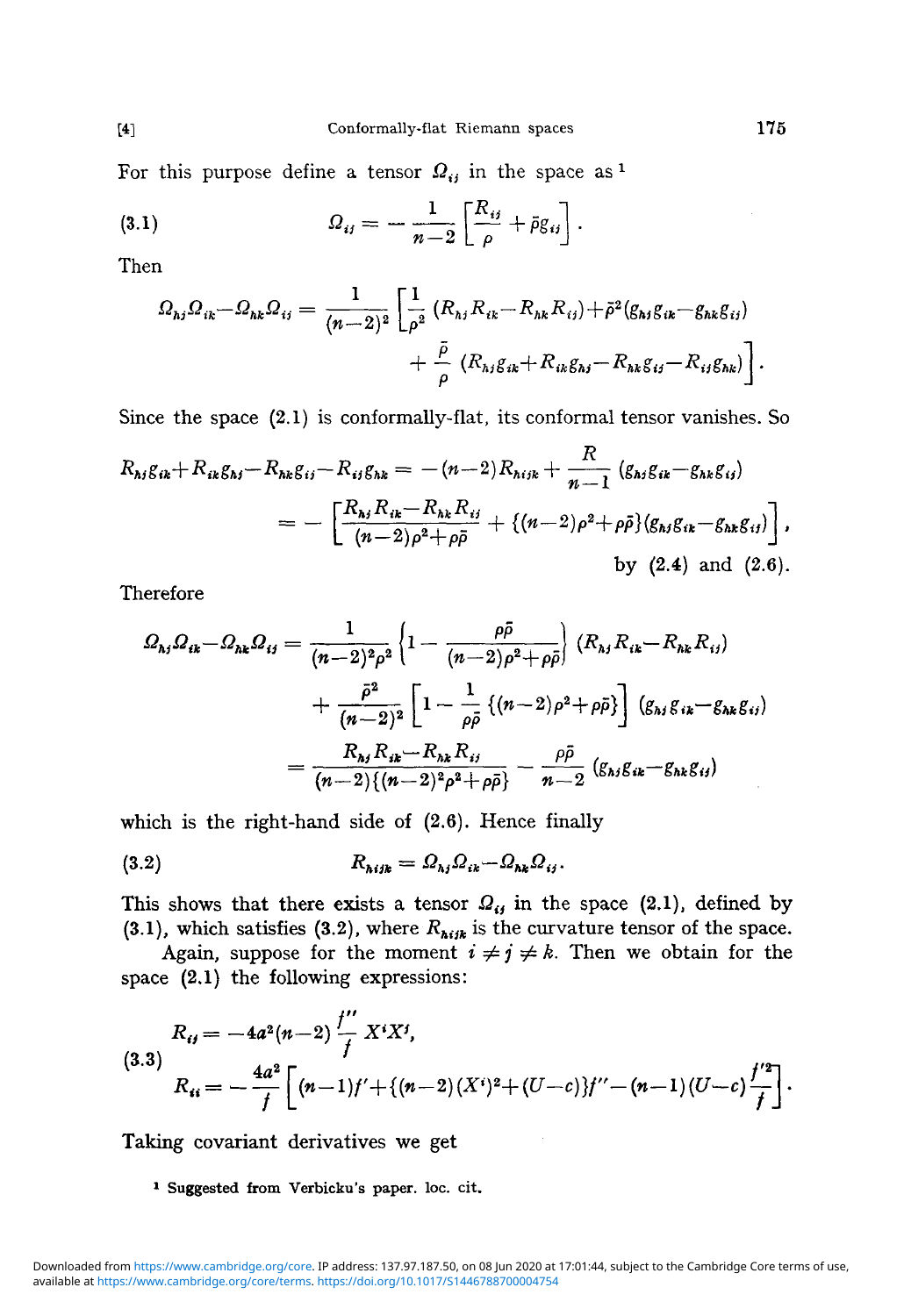available at <https://www.cambridge.org/core/terms>.<https://doi.org/10.1017/S1446788700004754> Downloaded from [https://www.cambridge.org/core.](https://www.cambridge.org/core) IP address: 137.97.187.50, on 08 Jun 2020 at 17:01:44, subject to the Cambridge Core terms of use,

$$
R_{ij,k} = -\frac{8a^3(n-2)}{f^2} (ff'' + 3f'f'')X^iX^jX^k,
$$
  
(3.4) 
$$
R_{ij,i} = -\frac{4a^3(n-2)}{f^2} [f''\{f-2(U-c)f'\}+2(ff'''+3f'f'')(X^i)^2]X^j,
$$

$$
R_{ii,j} = -\frac{8a^3}{f^2} [ \{ (n-2)(X^i)^2 + (U-c) \} (ff''' + 3f'f'') + nf''\{f-2(U-c)f'\}]X^j.
$$

Now taking the covariant derivatives of (3.1) and subtracting we have

$$
\Omega_{ij,k} - \Omega_{ik,j} = -\frac{1}{n-2} \left[ \frac{1}{\rho} \left( R_{ij,k} - R_{ik,j} \right) - \frac{1}{\rho^2} \left( R_{ij} \rho_{,k} - R_{ik} \rho_{,j} \right) + \left( g_{ij} \bar{\rho}_{,k} - g_{ik} \bar{\rho}_{,j} \right) \right].
$$

Writing 2a  $(d\rho/dU)X^i$  for  $\rho_{i,l}$  and similarly for  $\bar{\rho}_{i,l}$  and multiplying throughout by  $\rho^3$  we obtain

$$
\rho^{3}(Q_{ij,k}-Q_{ik,j})=-\frac{1}{n-2}\bigg[\rho^{2}(R_{ij,k}-R_{ik,j})-2a\rho\frac{d\rho}{dU}\left(R_{ij}X^{k}-R_{ik}X^{j}\right)\\+2a\rho^{3}\frac{d\bar{\rho}}{dU}\left(g_{ij}X^{k}-g_{ik}X^{j}\right)\bigg].
$$
\n(3.5)

Also from (2.3) we find by differentiation

(3.6)  

$$
\rho \frac{d\rho}{dU} = 2a^2 f'' \{f - 2(U - c)f'\},
$$

$$
\frac{d}{dU} (\rho \bar{\rho}) = 4a^2 \{2ff'' - (U - c)f'f'' + (U - c)ff''' \}.
$$

So,

$$
\rho^3 \frac{d\bar{\rho}}{dU} = \rho^2 \frac{d}{dU} (\rho \bar{\rho}) - (\rho \bar{\rho}) \rho \frac{d\rho}{dU}
$$
  
(3.7)  

$$
= 8a^4 [2f'\{f - (U-c)f'\} \{2ff'' - (U-c)f'f'' + (U-c)ff'''\} - f'' \{f - 2(U-c)f'\} \{f' + (U-c)f'' - (U-c)f'^2\}].
$$

Therefore substituting in  $(3.5)$  from  $(2.3)$ ,  $(3.3)$ ,  $(3.4)$ ,  $(3.6)$  and  $(3.7)$ we find that when  $i \neq j \neq k$ , the right-hand side of (3.5) vanishes identically. And when  $k = i$ , the equation (3.5) becomes

$$
\frac{\rho^{3}f^{2}}{16a^{5}} \left( \Omega_{ii,j} - \Omega_{ii,i} \right)
$$
  
=  $X^{i}[f'\{f - (U-c)f'\}f''\{f - 2(U-c)f'\} - f''\{f - 2(U-c)f'\}f''\{f - (U-c)f'\}]\equiv 0.$ 

$$
^{[5]}
$$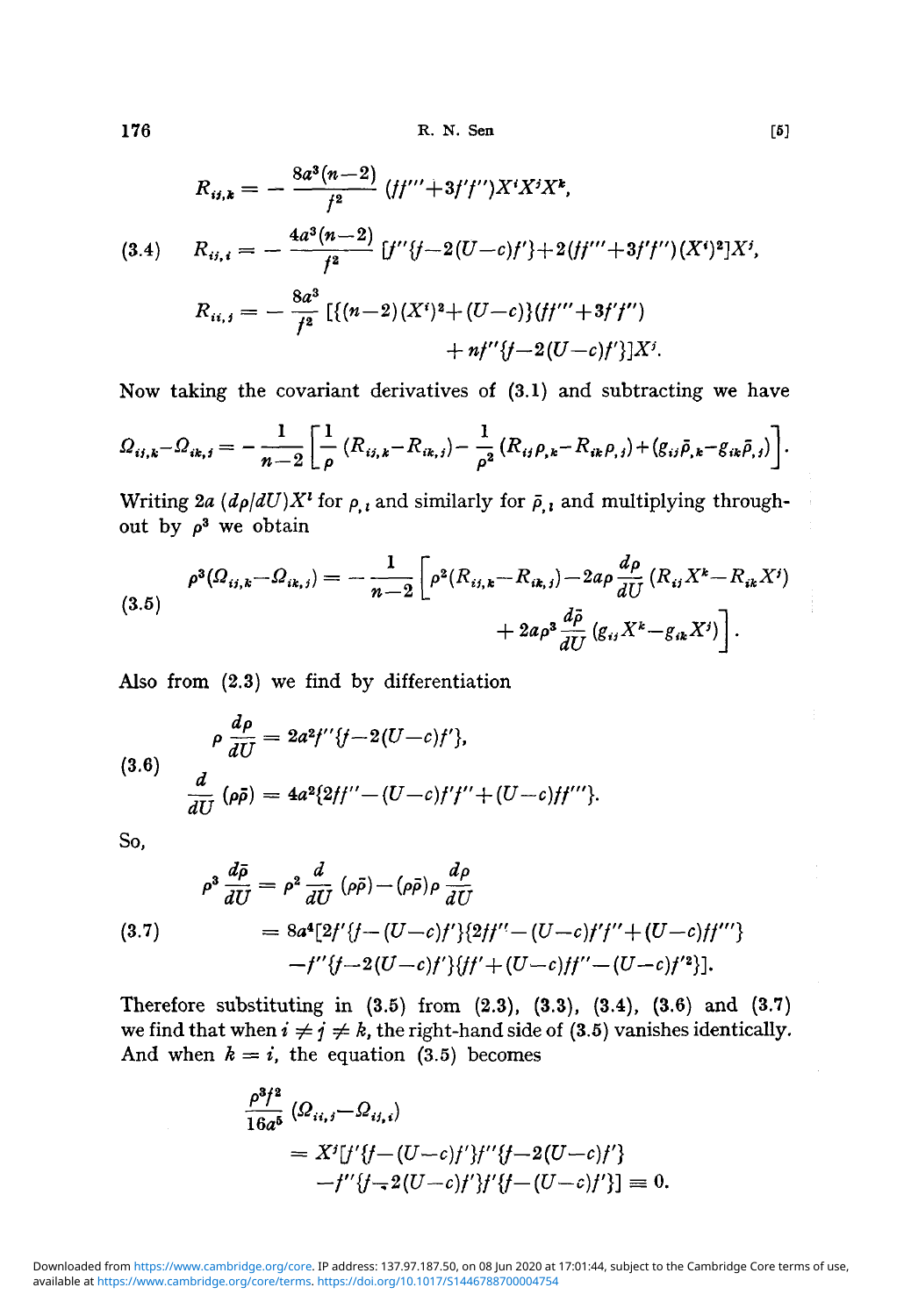Accordingly, for all values of  $i$ ,  $j$ ,  $k$ , the equations

$$
(3.8) \t\t\t Q_{ij k} - Q_{ik,j} = 0
$$

are satisfied. Hence, it follows from  $(3.2)$  and  $(3.3)$  that the space  $(2.1)$ is of class one in which  $\Omega_{ij}$ , as defined by (3.1), is taken as the second fundamental tensor.

It can be seen that  $Q_{ij}$  can also be expressed as

$$
\Omega_{ij} = \rho g_{ij} + (\bar{\rho} - \rho) \frac{X^i X^j}{(U - c) f^2}.
$$

It can therefore be easily verified that the equation

(3.9) 
$$
|\Omega_{ij} - r g_{ij}| = 0 \text{ reduces to } (r - \bar{\rho})(r - \rho)^{n-1} = 0.
$$

This shows that  $\bar{\rho}$  is the simple principal normal curvature and  $\rho$  is the principal normal curvature of multiplicity  $n-1$  of the space (2.1).

## $\overline{\mathbf{4}}$

We now come to the main proposition of the paper. In what follows an *n*-dimensional Riemannian space will be denoted, as usual, by  $V_n$ , a conformally-flat  $V_n$  by  $C_n$  and a  $C_n$  of class one by  $C_n^1$ . We have proved in the last section that the space (2.1), which is the general  $C_n$  satisfying equations of the form (1.1), is a  $C_n^1$ . This result may be put in the form of the following lemma:

LEMMA 1. If a  $C_n$  satisfies equations of the form (1.1), it is a  $C_n^1$ .

Let us now prove the following lemma:

LEMMA 2. If a  $V_n$  is a  $C_n^1$ , it satisfies equations of the form (1.1).

PROOF. If the  $V_n$  is a space of constant curvature, it is a  $C_n^1$ . Also it is an Einstein space, so that  $nR_{ij} = Rg_{ij}$ . Accordingly, is satisfies equations of the form (1.1).

Again, by definition, a  $C_n^1$  satisfies the equations

$$
R_{\text{high}} = -\frac{1}{n-2} \bigg[ R_{\text{high}} g_{ik} + R_{ik} g_{kj} - R_{nk} g_{ij} - R_{ij} g_{nk} - \frac{R}{n-1} \left( g_{kj} g_{ik} - g_{nk} g_{ij} \right) \bigg] = \Omega_{\text{high}} \Omega_{ik} - \Omega_{nk} \Omega_{ij},
$$

where  $Q_{ij}$  is the second fundamental tensor of the  $C_n^1$ . From (4.1) we find that [5]

(4.2) 
$$
n(K_{ij} \Omega_{kl} - K_{kl} \Omega_{ij}) + \Omega(g_{ij} K_{kl} - g_{kl} K_{ij}) = 0,
$$

where